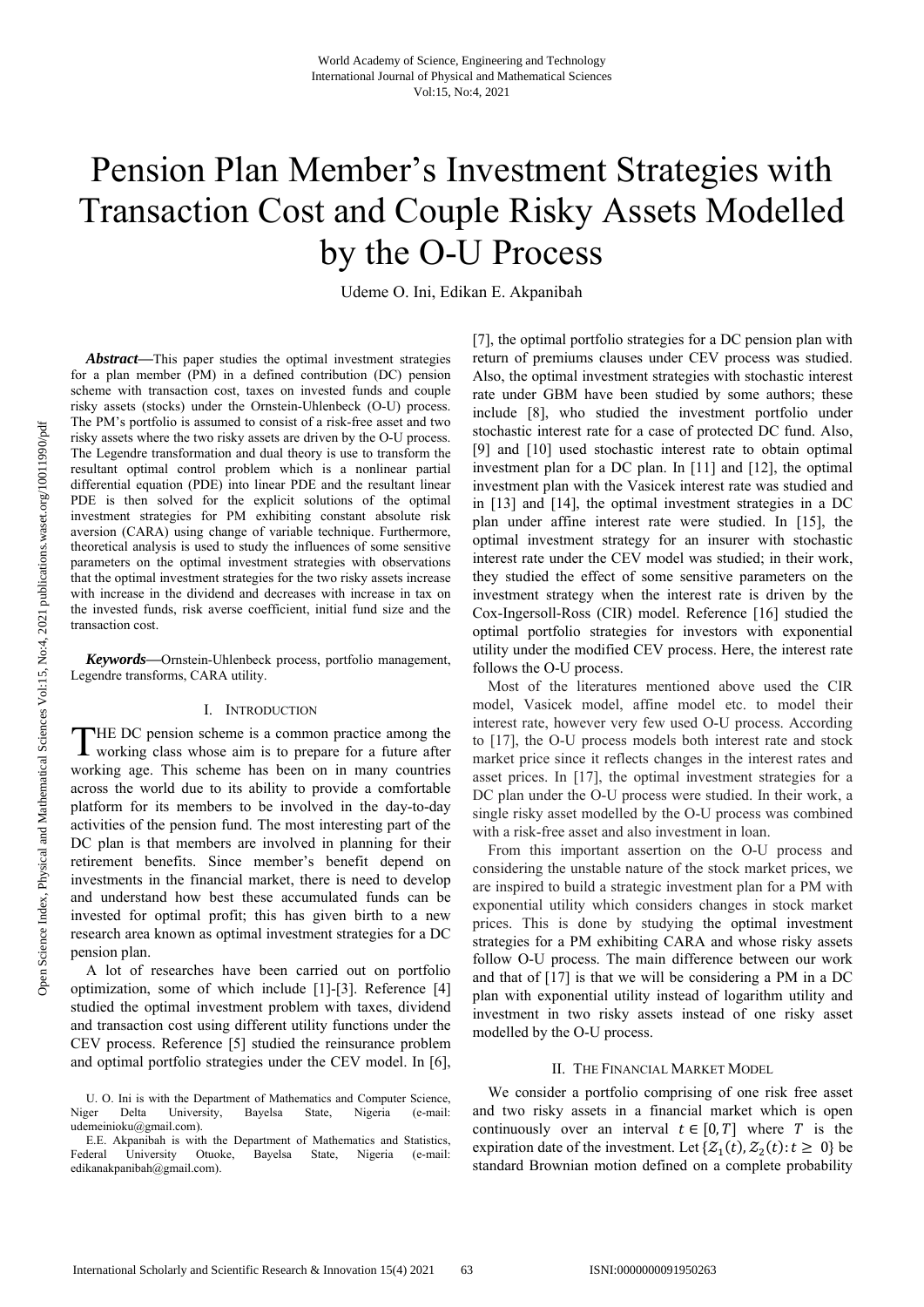space  $(\Omega, F, P)$  where  $\Omega$  is a real space and P is a probability measure and  $F$  is the filtration which represents the information generated by the Brownian motions.

Let  $r > 0$  be the risk-free interest rate and  $S_0(t)$  the price of the risk-free asset at time  $t$ . Then the stochastic differential equation associated with the risk-free asset price is given as:

$$
dS_0(t) = rS_0(t)dt \t S_0(0) = s_0 > 0 \t (1)
$$

where  $r > 0$  is the risk free interest rate.

Let  $S_1(t)$  and  $S_2(t)$  denote the prices of the two risky assets (stocks) which are described by the O-U process which describe the fluctuation in the stock market prices and the dynamics of the stock market prices are described similar to [17] by the stochastic differential equations at  $t \geq 0$  as follows

$$
dS_1(t) = k_1(n_1 - S_1)dt + v_{11}dZ_1(t) + v_{12}dZ_2(t)(2)
$$
  

$$
dS_2(t) = k_2(n_2 - S_2)dt + v_{21}dZ_1(t) + v_{22}dZ_2(t)(3)
$$

where  $k_1 > 0$  and  $k_2 > 0$  are the recovery rates of the risky assets,  $n_1$  and  $n_2$  are the response centers of the two risky assets,  $v_{11}$ ,  $v_{12}$ ,  $v_{21}$  and  $v_{22}$  are instantaneous volatilities and form a 2 × 2 matrix  $\mathbf{v} = \{v_{pq}\}_{2\times 2}$  such that  $v v^T$  is positive definite. see [19] for details.

#### III. OPTIMIZATION PROBLEM

*A. Wealth Formulations and Hamilton Jacobi Bellman Equation* 

Let  $\varphi = {\varphi_1, \varphi_2}$  be the optimal investment strategy and we define the utility attained by the investor from a given state  $\psi$  at time t as

$$
\mathcal{G}_{\varphi}(t, s_1, s_2, x) =
$$
  
\n
$$
E_{\varphi}[U(\mathcal{Y}(T)) | S_1(t) = s_1, S_2(t) = s_2, \mathcal{Y}(t) = \psi],
$$
 (4)

where t is the time,  $r$  is the risk free interest rate and  $\psi$  is the wealth.

 The objective here is to determine the optimal investment strategy and the optimal value function of the investor given as

$$
\varphi^* \text{ and } \mathcal{G}(t, s_1, s_2, \mathcal{Y}) = \sup_{\varphi} \mathcal{G}_{\varphi}(t, s_1, s_2, \mathcal{Y}) \tag{5}
$$

Respectively such that

$$
\mathcal{G}_{\varphi^*}(t, s_1, s_2, \psi) = \mathcal{G}(t, s_1, s_2, \psi) \tag{6}
$$

Let  $\mathcal{Y}(t)$  be the member's surplus wealth at time t and suppose the tax rate in the financial market is  $\tau$ , the member's contribution rate at any given time is  $c, d_1$  and  $d_2$  represent the dividend incomes of the two risky assets and the rate of transaction cost which covers the administrative fee and stamp duties is  $\beta$ . Also we assume  $\frac{k_1(n_1-s_1)+(d_1-\frac{\beta}{2}-r)s_1}{k_1-s_1}$  $\frac{(\alpha_1 \ \ 2 \ \cdot \ )^2}{s_1} > 0$  and

 $k_2(n_2-s_2)+\left(d_2-\frac{\beta}{2}-r\right)s_2$  $\frac{\log_2 2 + \log_2 2}{\log_2 2} > 0$  then the differential form associated with the member's surplus fund is given as:

$$
d\mathcal{Y}(t) = \begin{pmatrix} \mathcal{Y}(t) \left( \varphi_0 \frac{d\mathcal{S}_0(t)}{\mathcal{S}_0(t)} + \varphi_1 \frac{d\mathcal{S}_1(t)}{\mathcal{S}_1(t)} + \varphi_2 \frac{d\mathcal{S}_2(t)}{\mathcal{S}_2(t)} \right) \\ -\tau \mathcal{Y}(t) dt + c dt \end{pmatrix} \tag{7}
$$

substituting  $(1)-(3)$  into  $(7)$ , we have

$$
d\mathcal{Y}(t) = \begin{pmatrix} \mathcal{Y}(t) \begin{pmatrix} \varphi_1 \left( \frac{k_1(n_1-s_1) + (d_1 - \frac{\beta}{2} - r)s_1}{s_1} \right) \\ + \varphi_2 \left( \frac{k_2(n_2-s_2) + (d_2 - \frac{\beta}{2} - r)s_2}{s_2} \right) \end{pmatrix} dt \\ + \mathcal{Y}(t) \left( \left( \frac{\varphi_1 v_{11}}{s_1} + \frac{\varphi_2 v_{21}}{s_2} \right) d\mathcal{B}_1 + \left( \frac{\varphi_1 v_{12}}{s_1} + \frac{\varphi_2 v_{22}}{s_2} \right) d\mathcal{B}_2 \right) \\ \mathcal{Y}(0) = \mathcal{Y}_0 \end{pmatrix} (8)
$$

where  $\varphi_0$ ,  $\varphi_1$  and  $\varphi_2$  are the optimal investment plans for the risk-free asset and the two risky assets respectively, such that  $\varphi_0 = 1 - \varphi_1 - \varphi_2.$ 

From [19], applying the Ito's lemma and maximum principle, the Hamilton Jacobi Bellman (HJB) equation which is a nonlinear PDE associated with (8) is obtained by maximizing  $\mathcal{G}_{\varphi^*}(t, r, s_1, s_2, \psi)$  subject to the PPM's wealth as follows

$$
G_{t} + k_{1}(n_{1} - s_{1})G_{s_{1}} + k_{2}(n_{2} - s_{2})G_{s_{2}}
$$
  
+ 
$$
((r - \tau)x + c)G_{y} + \frac{1}{2}(v_{11}^{2} + v_{12}^{2})G_{s_{1}s_{1}}
$$
  
+ 
$$
\frac{1}{2}(v_{21}^{2} + v_{22}^{2})G_{s_{2}s_{2}} + (v_{11}v_{21} + v_{12}v_{22})G_{s_{1}s_{2}}
$$
  
+ 
$$
\sup_{\varphi_{1},\varphi_{2}} \sup_{\varphi_{1},\varphi_{2}} \left( \frac{\left(\frac{\varphi_{1}v_{11}}{s_{1}} + \frac{\varphi_{2}v_{21}}{s_{2}}\right)^{2}}{2}\right)G_{y_{y}} + \left(\frac{\left(\frac{k_{1}(n_{1}-s_{1})+(a_{1}-\frac{\varphi_{2}}{s_{2}})}{s_{1}}\right)\varphi_{1}}{s_{1}}\right)G_{y_{y}} + \psi\left(\frac{\left(\frac{k_{2}(n_{2}-s_{2})+(a_{2}-\frac{\varphi_{2}}{s_{2}})}{s_{2}}\right)\varphi_{2}}{s_{2}}\right)G_{y_{y}}\right)G_{y_{y}}
$$
  
+ 
$$
\psi\left(\frac{\left(\frac{\varphi_{1}v_{11}}{s_{1}} + \frac{\varphi_{2}v_{21}}{s_{2}}\right)v_{11}}{s_{2}}\right)G_{y_{z}}
$$
  
+ 
$$
\psi\left(\frac{\left(\frac{\varphi_{1}v_{11}}{s_{1}} + \frac{\varphi_{2}v_{22}}{s_{2}}\right)v_{12}}{s_{2}}\right)G_{y_{z}}
$$
  
+ 
$$
\psi\left(\frac{\left(\frac{\varphi_{1}v_{11}}{s_{1}} + \frac{\varphi_{2}v_{22}}{s_{2}}\right)v_{22}}{s_{1}}\right)G_{y_{z}}
$$

Differentiating (9) with respect to  $\varphi_1$  and  $\varphi_2$ , we obtain the first order maximizing condition for (9) as

$$
\varphi_{1}^{*} = \frac{\begin{bmatrix} (v_{11}v_{21} + v_{12}v_{22}) \left( \frac{k_{2}(n_{2} - s_{2})}{\sqrt{2}} \\ + \left( \frac{\rho_{2}}{2} - \frac{\rho_{2}}{2} \right) \right) \\ -(v_{21}^{2} + v_{22}^{2}) \left( \frac{k_{1}(n_{1} - s_{1})}{\sqrt{2}} \right) \\ + \left( \frac{\rho_{1}^{2} + \rho_{22}^{2}}{2} \right) \left( \frac{k_{2}(n_{2} - s_{2})}{\sqrt{2}} \right) \\ \frac{k_{1}(n_{1} - s_{1})}{\sqrt{2}} \frac{s_{1}g_{\psi}}{g_{\psi}} - \frac{s_{1}g_{\psi s_{1}}}{\sqrt{2}} \end{bmatrix}}{\frac{s_{1}g_{\psi}}{g_{\psi}} - \frac{s_{1}g_{\psi s_{1}}}{\sqrt{2}} \qquad (10)
$$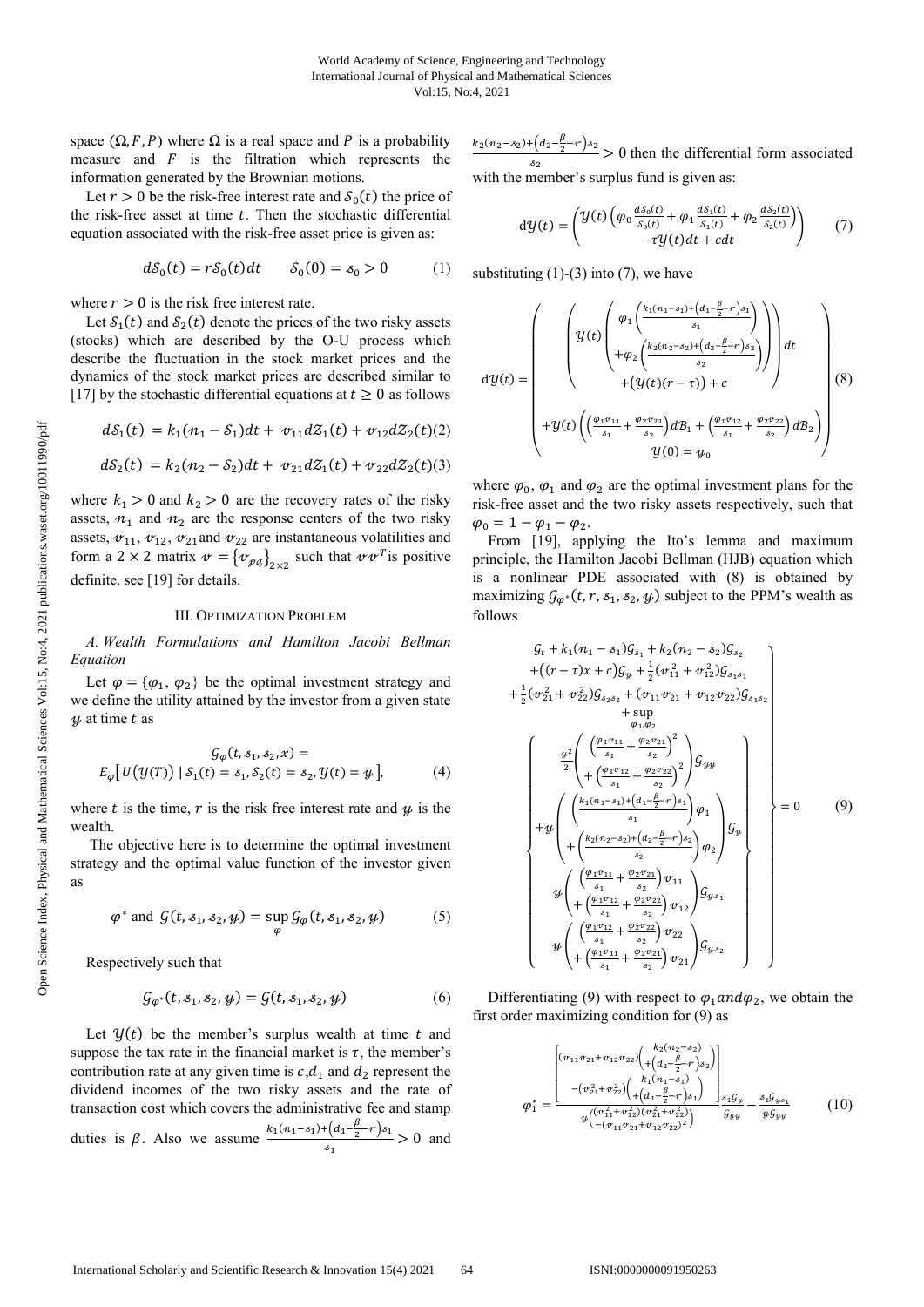$$
\varphi_{2}^{*} = \frac{\begin{bmatrix} (v_{11}v_{21} + v_{12}v_{22}) \left( \frac{k_{2}(n_{2} - s_{2})}{+ (a_{2} - \frac{\beta}{2} - r)s_{2})} \right) \\ - (v_{11}^{2} + v_{12}^{2}) \left( \frac{k_{2}(n_{2} - s_{2})}{+ (a_{2} - \frac{\beta}{2} - r)s_{1})} \right) \\ \frac{k_{2}(n_{2} - s_{2})}{+ (a_{2} - \frac{\beta}{2} - r)s_{1}} \frac{k_{2}g_{\psi}}{+ (a_{2} - \frac{\beta}{2} - r)s_{2}} \frac{k_{2}g_{\psi}}{+ (a_{2} - \frac{\beta}{2} - r)s_{2}} \end{bmatrix}} \frac{s_{2}g_{\psi}}{g_{\psi\psi}} - \frac{s_{2}g_{\psi s_{2}}}{\psi g_{\psi\psi}}
$$
(11)

Substituting (10) and (11) into (9), we have

$$
\begin{cases}\n\mathcal{G}_{t} + k_{1}(n_{1} - s_{1})\mathcal{G}_{s_{1}} + k_{2}(n_{2} - s_{2})\mathcal{G}_{s_{2}} \\
+((r - \tau)\mathcal{Y} + c)\mathcal{G}_{\mathcal{Y}} + \frac{1}{2}\mathcal{F}_{1}\mathcal{G}_{s_{1}s_{1}} \\
+\frac{1}{2}\mathcal{F}_{2}\mathcal{G}_{s_{2}s_{2}} + \mathcal{F}_{3}\mathcal{G}_{s_{1}s_{2}} + \frac{1}{2}(\mathcal{F}_{4} - \mathcal{F}_{5} - \mathcal{F}_{6})\frac{\mathcal{G}_{\mathcal{Y}}^{2}}{\mathcal{G}_{\mathcal{Y}}}\n- (k_{1}(n_{1} - s_{1}) + (d_{1} - \frac{\beta}{2} - r) s_{1})\frac{\mathcal{G}_{\mathcal{Y}}\mathcal{G}_{\mathcal{Y}s_{1}}}{\mathcal{G}_{\mathcal{Y}\mathcal{Y}}}\n- (k_{2}(n_{2} - s_{2}) + (d_{2} - \frac{\beta}{2} - r) s_{2})\frac{\mathcal{G}_{\mathcal{Y}}\mathcal{G}_{\mathcal{Y}s_{2}}}{\mathcal{G}_{\mathcal{Y}\mathcal{Y}}}\n- \frac{1}{2}\mathcal{F}_{1}\frac{\mathcal{G}_{\mathcal{Y}s_{1}}^{2}}{\mathcal{G}_{\mathcal{Y}\mathcal{Y}}} - \mathcal{F}_{3}\frac{\mathcal{G}_{\mathcal{Y}s_{2}}\mathcal{G}_{\mathcal{Y}\mathcal{Y}}}{\mathcal{G}_{\mathcal{Y}\mathcal{Y}}}\n\end{cases}
$$
\n(12)

where

Open Science Index, Physical and Mathematical Sciences Vol:15, No:4, 2021 publications.waset.org/10011990/pdf Open Science Index, Physical and Mathematical Sciences Vol:15, No:4, 2021 publications.waset.org/10011990/pdf

$$
\mathcal{F}_1 = (\sigma_{11}^2 + \sigma_{12}^2), \mathcal{F}_2 = (\sigma_{21}^2 + \sigma_{22}^2), \n\mathcal{F}_3 = (\sigma_{11}\sigma_{21} + \sigma_{12}\sigma_{22}), \n\mathcal{F}_4 = \frac{2\mathcal{F}_3\left(\kappa_1(n_1 - s_1) - \kappa_2(n_2 - s_2)\right)}{(\mathcal{F}_1\mathcal{F}_2 - \mathcal{F}_3^2)}, \n\mathcal{F}_5 = \frac{\mathcal{F}_2\left(\kappa_1(n_1 - s_1) + \left(d_1 - \frac{\beta}{2} - r\right)s_1\right)^2}{(\mathcal{F}_1\mathcal{F}_2 - \mathcal{F}_3^2)}, \n\mathcal{F}_6 = \frac{\mathcal{F}_1\left(\kappa_2(n_2 - s_2) + \left(d_2 - \frac{\beta}{2} - r\right)s_2\right)^2}{(\mathcal{F}_1\mathcal{F}_2 - \mathcal{F}_3^2)},
$$
\n(13)

Equations (10) and (11) become

$$
\varphi_1^* = \frac{\left[ \left( k_2 (n_2 - s_2) + \left( a_2 - \frac{\beta}{2} - r \right) s_2 \right) \mathcal{F}_3 \right]}{\left[ - \left( k_1 (n_1 - s_1) + \left( d_1 - \frac{\beta}{2} - r \right) s_1 \right) \mathcal{F}_2 \right] s_1 \mathcal{G}_y}{\mathcal{G}_{yy}} - \frac{s_1 \mathcal{G}_{ys_1}}{y \mathcal{G}_{yy}} \tag{14}
$$

$$
\varphi_2^* = \frac{\left[ \left( k_2 (n_2 - s_2) + \left( d_2 - \frac{\beta}{2} - r \right) s_2 \right) \mathcal{F}_3 \right]}{\mu (r_1 r_2 - r_3^2)} \mathcal{F}_4 \left[ \frac{s_2 g_y}{g_y} - \frac{s_2 g_{y s_2}}{g_y} \right] \tag{15}
$$

## *B. Legendre Transformation and Dual Theory*

The differential equation obtained in (12) is a nonlinear PDE and is somehow complex to solve. In this section, we will introduce the Legendre transformation and dual theory and use it to transform the nonlinear PDE to a linear PDE.

**Theorem 1.** Let  $f: R^n \to R$  be a convex function for  $z > 0$ , define the Legendre transform

$$
N(z) = \max_{\mathcal{Y}} \{ f(x) - z\mathcal{Y} \},\tag{16}
$$

The function  $N(z)$  is the Legendre dual of the function  $f(\psi)$ , see [20].

Since  $f(y)$  is convex, from Theorem 1 and [17], [18], the Legendre transform for the value function  $\mathcal{L}(t, s_1, s_2, \mathcal{Y})$  can be defined as follows

$$
\hat{G}(t, s_1, s_2, z) = \sup\{G(t, s_1, s_2, y) - zy \mid 0 < x < \infty\} \ 0 < t < T(17)
$$

where  $\hat{G}$  is the dual of G and  $z > 0$  is the dual variable of  $\psi$ .

The value of  $\psi$  where this optimum is achieved is represented by  $g(t, s_1, s_2, z)$ , such that

$$
\mathcal{g}(t, s_1, s_2, z) = \inf \left\{ y \mid \frac{\mathcal{G}(t, s_1, s_2, y)}{zy + \hat{\mathcal{G}}(t, s_1, s_2, z)} \right\} 0 < t < T \tag{18}
$$

From (18), the function  $q$  and  $\hat{G}$  are very much related where  $q$  refers to as the dual of  $q$ . The two functions are related thus

$$
\hat{G}(t, s_1, s_2, z) = G(t, s_1, s_2, h) - zh.
$$
 (19)

where

$$
h(t, s_1, s_2, z) = y, \mathcal{G}_y = z, \ \hbar = -\hat{\mathcal{G}}_z. \tag{20}
$$

differentiating (19) with respect to t, ,  $s_1$ ,  $s_2$  and  $y$ 

$$
\begin{cases}\nG_t = \hat{g}_t, \ G_{s_1} = \hat{g}_{s_1}, \ G_{s_2} = \hat{g}_{s_2}, \ G_y = z, \\
G_{s_1y} = \frac{-\hat{g}_{s_1z}}{\hat{g}_{zz}}, \ G_{s_2y} = \frac{-\hat{g}_{s_2z}}{\hat{g}_{zz}}, \\
G_{yy} = \frac{-1}{\hat{g}_{zz}}, \ G_{s_1s_1} = \hat{g}_{s_1s_1} - \frac{\hat{g}_{s_1z}}{\hat{g}_{zz}}, \\
G_{s_2s_2} = \hat{g}_{s_2s_2} - \frac{\hat{g}_{s_2z}}{\hat{g}_{zz}}\n\end{cases}
$$
\n(21)

At terminal time  $T$ , we define the dual utility in terms of the original utility function  $U(\mathcal{Y})$  as

$$
\widehat{U}(z) = \sup\{U(y) - zy \mid 0 < x < \infty\},
$$

and

$$
G(z) = \sup \{ y \mid U(y) \ge zy + \widehat{U}(z).
$$

As a result
$$
\hat{G}(t, r, s_1, s_2, z) = G(t, r, s_1, s_2, h) - zh
$$
.

$$
G(z) = (U')^{-1}(z),
$$
 (22)

where  $G$  is the inverse of the marginal utility U and note that  $G(T, r, s_1, s_2, y) = U(y).$ 

At terminal time  $T$ , we can define

$$
\begin{aligned} &\mathcal{H}(T, r, s_1, s_2, z) \\ &= \inf \{ \psi \mid U(x) \ge z\psi + \hat{\mathcal{G}}(t, r, s_1, s_2, z) \} \text{ and } \mathcal{G}(t, r, s_1, s_2, z) \\ &= \sup_{\psi > 0} \{ U(x) - z\psi \} \end{aligned}
$$

so that

$$
h(T, r, s_1, s_2, z) = (U')^{-1}(z). \tag{23}
$$

Substituting  $(21)$  into  $(12)$ ,  $(14)$  and  $(15)$ , we have

$$
\begin{cases}\n\hat{g}_t + k_1(n_1 - s_1)\hat{g}_{s_1} + k_2(n_2 - s_2)\hat{g}_{s_2} \\
+ ((r - \tau)y + c)z + \frac{1}{2}\mathcal{F}_1\hat{g}_{s_1 s_1} \\
+\frac{1}{2}\mathcal{F}_2\hat{g}_{s_2 s_2} + \mathcal{F}_3\hat{g}_{s_1 s_2} - \frac{1}{2}(\mathcal{F}_4 - \mathcal{F}_5 - \mathcal{F}_6)z^2\hat{g}_{zz} \\
- (k_1(n_1 - s_1) + (d_1 - \frac{\beta}{2} - r)s_1)z\hat{g}_{s_1 z} \\
- (k_2(n_2 - s_2) + (d_2 - \frac{\beta}{2} - r)s_2)z\hat{g}_{s_2 z}\n\end{cases} = 0 (24)
$$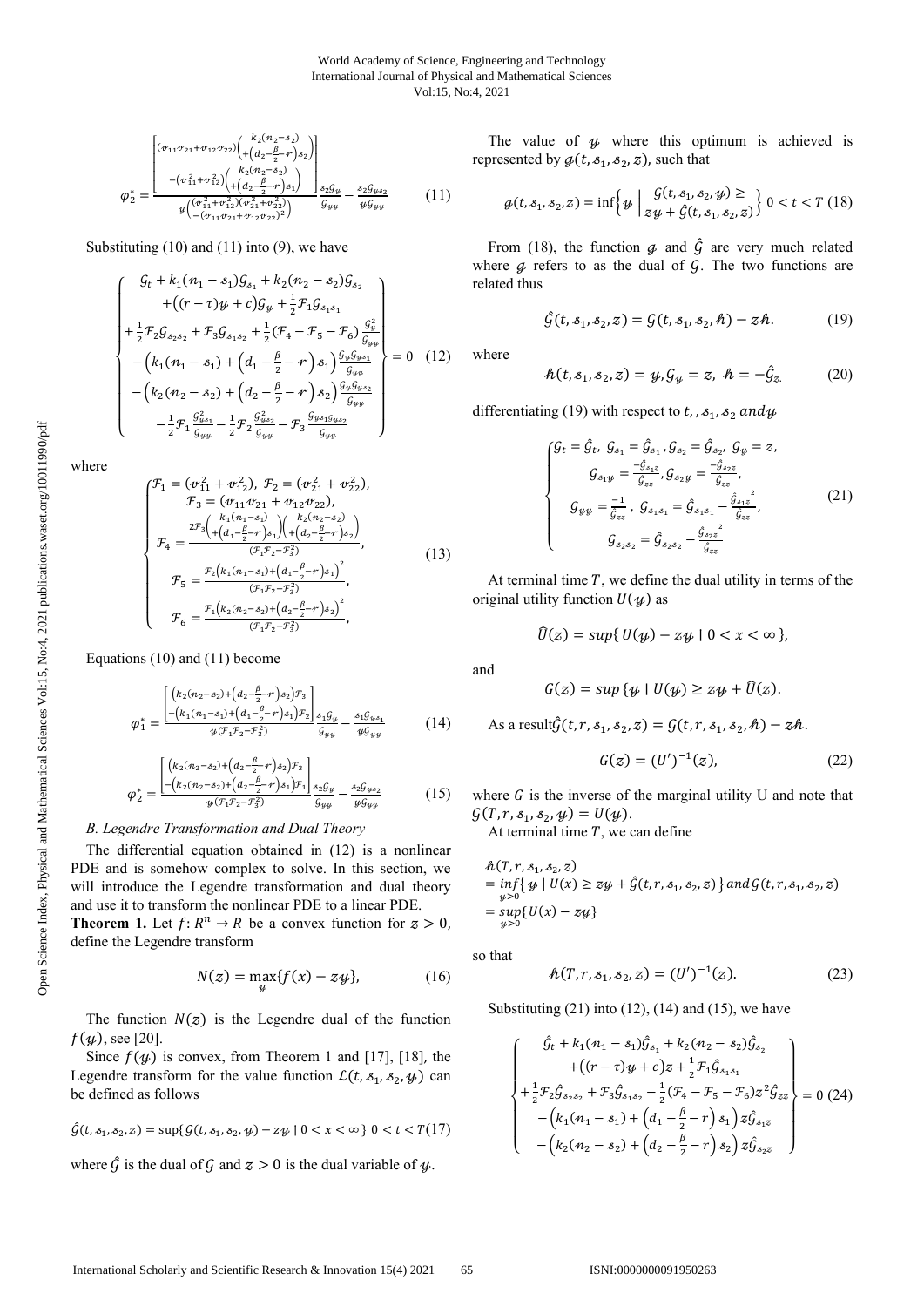$$
\varphi_1^* = \frac{\begin{bmatrix} \left(k_2(n_2 - s_2) + \left(d_2 - \frac{\beta}{2} - r\right)s_2\right)_{s_2} \\ -\left(k_1(n_1 - s_1) + \left(d_1 - \frac{\beta}{2} - r\right)s_1\right)_{s_2} \end{bmatrix}}{\psi(\mathcal{F}_1 \mathcal{F}_2 - \mathcal{F}_3^2)}_{s_1 z \hat{\mathcal{G}}_{zz}} - \frac{s_1 \hat{\mathcal{G}}_{s_1 z}}{\psi} \tag{25}
$$

$$
\varphi_2^* = \frac{\begin{bmatrix} \left(k_2(n_2 - s_2) + \left(d_2 - \frac{\beta}{2} - r\right)s_2\right)_{s_2} \\ - \left(k_2(n_2 - s_2) + \left(d_2 - \frac{\beta}{2} - r\right)s_1\right)_{s_1} \\ \frac{\beta}{2} & \frac{\beta}{2} \end{bmatrix}_{s_2 z} \hat{g}_{zz} - \frac{s_2 \hat{g}_{s_1 z}}{y} \tag{26}
$$

From (20), differentiating (24)-(26) with respect to  $z$ , we have

$$
\begin{cases}\nh_{t} + rs_{1}h_{s_{1}} + rs_{2}h_{s_{2}} - ((r - \tau)h + c) \\
-(r - \tau)z h_{z} + \frac{1}{2}r_{1}h_{s_{1}s_{1}} + \frac{1}{2}r_{2}h_{s_{2}s_{2}} \\
+ F_{3}h_{s_{1}s_{2}} + \frac{1}{2}(F_{4} - F_{5} - F_{6})z^{2}h_{zz} \\
+ \frac{1}{2}(F_{4} - F_{5} - F_{6})zh_{z} \\
- \left(k_{1}(n_{1} - s_{1})\right) - \left(k_{1}(n_{1} - s_{1})s_{1}\right)zh_{s_{1}z} \\
- \left(k_{2}(n_{2} - s_{2}) + \left(d_{2} - \frac{\beta}{2} - r\right)s_{2}\right)zh_{s_{2}z}\n\end{cases} = 0
$$
\n(27)

$$
\varphi_1^* = \frac{\left[ \left( k_2 (n_2 - s_2) + \left( d_2 - \frac{\beta}{2} - r \right) s_2 \right) r_3 \right]}{\left[ - \left( k_1 (n_1 - s_1) + \left( d_1 - \frac{\beta}{2} - r \right) s_1 \right) r_2 \right]} s_1 z \cdot h_z - \frac{s_1 h_{s_1}}{y} \tag{28}
$$

$$
\varphi_2^* = \frac{\left[ \left( k_2 (n_2 - s_2) + \left( d_2 - \frac{\beta}{2} - r \right) s_2 \right) \mathcal{F}_3 \right]}{\left[ - \left( k_2 (n_2 - s_2) + \left( d_2 - \frac{\beta}{2} - r \right) s_1 \right) \mathcal{F}_1 \right]} \mathcal{S}_2 z \mathcal{A}_z - \frac{s_2 \mathcal{A}_{s_2}}{y} \tag{29}
$$

where,  $G(T, \mathcal{S}_1, \mathcal{S}_2, z) = U(z)$  and  $U(z)$  is the marginal utility of the PM. Next, we proceed to solve (27) for  $h$  considering a PM with exponential utility, then substitute the solution into (28) and (29) for the optimal investment plan.

*C. Optimal Investment Plan for a Member with Exponential Utility* 

We consider a member with a utility function displaying CARA. Since we are interested in finding the optimal portfolio strategies a DC member with CARA utility, we choose the exponential utility function.

The exponential utility function is given as

$$
U(y) = -\frac{1}{m}e^{-my}, \qquad m > 0 \qquad (30)
$$

From (23),

$$
h(T, s_1, s_2, z) = (U')^{-1}(z) = -\frac{1}{m}ln z
$$
 (31)

Next, we conjecture a solution to  $(27)$  as:

$$
\begin{cases}\n\hat{n}(t, s_1, s_2, z) = -\frac{1}{m} \left[ y(t) \binom{\ln z + a(t, s_1)}{b(t, s_2)} + w(t) \right] (32) \\
y(T) = 1, \ a(T, s_1) = b(T, s_2) = w(T) = 0,\n\end{cases}
$$

$$
\hat{n}_t = -\frac{1}{m} \left[ y_t(t) \begin{pmatrix} lnz + a_t(t, s_1) \\ + b_t(t, s_2) \end{pmatrix} + w_t, \n\hat{n}_{s_1} = -\frac{y}{m} a_{s_1}, \hat{n}_{s_2} = -\frac{y}{m} b_{s_2}, \n\hat{n}_{s_1 s_1} = -\frac{y}{m} a_{s_1 s_1}, \hat{n}_{s_2 s_2} = -\frac{y}{m} b_{s_2 s_2}, \hat{n}_{z_2} = \frac{y}{m z^2}, \n\hat{n}_z = -\frac{y}{m z}, \hat{n}_{s_1 z} = \hat{n}_{s_2 z} = \hat{n}_{s_1 s_2} = 0
$$
\n(33)

Substituting (33) into (27), we have

$$
\begin{cases}\n\ln z[y_t - (r - \tau)y] \\
+m[w_t - (r - \tau)w - c] \\
+y\n\end{cases}\n+ y\n\begin{cases}\na_t + b_t + r s_1 a_{s_1} + r s_2 a_{s_2} - \frac{1}{2} \mathcal{F}_2 b_{s_2 s_2} \\
+r - \tau - \frac{1}{2} (\mathcal{F}_4 - \mathcal{F}_5 - \mathcal{F}_6) - \frac{1}{2} \mathcal{F}_1 a_{s_1 s_1} \\
+(r - \tau)(a + b) - \frac{y_t}{y} (a + b)\n\end{cases}\n= 0 \quad (34)
$$

Splitting (34) we have

$$
\begin{cases}\n y_t - (r - \tau)y = 0 \\
 y(T) = 1\n\end{cases}
$$
\n(35)

$$
\begin{cases} w_t - (r - \tau)w - c = 0 \\ w(T) = 0 \end{cases}
$$
 (36)

$$
\begin{cases}\n a_t + b_t + r s_1 a_{s_1} + r s_2 a_{s_2} + r - \tau \\
 -\frac{1}{2} (F_4 - F_5 - F_6) - \frac{1}{2} F_1 a_{s_1 s_1} - \frac{1}{2} F_2 b_{s_2 s_2}\n \end{cases} = 0
$$
\n(37)\n  
\n
$$
a(T, s_1) = b(T, s_2) = 0
$$

Solving (35) and (36), we have

$$
y(t) = e^{(r-\tau)(t-T)}
$$
\n(38)

$$
w(t) = \frac{c}{\tau - r} \left[ 1 - e^{(r - \tau)(t - T)} \right]
$$
 (39)

Next, we propose a solution for (37):

$$
\begin{cases}\na(t, s_1) + b(t, s_2) = A(t) + s_1 B(t) + s_2 C(t) \\
A(T) = 1, B(T) = C(T) = 0\n\end{cases}
$$
\n(40)

$$
\begin{cases} a_t + b_t = A_t + s_1 B_t + s_2 C_t, a_{s_1} = B, \\ b_{s_1} = C, a_{s_1 s_1} = b_{s_2 s_2} = 0 \end{cases}
$$
(41)

Substituting (41) into (37), we have

$$
\begin{cases} A_t + (r - \tau) - \frac{1}{2} (F_4 - F_5 - F_6) \\ + s_1 (B_t - rB) + s_2 (C_t - rC) = 0 \end{cases}
$$
(42)

Splitting (42), we have

$$
B_t - rB = 0 \tag{43}
$$

$$
C_t - rC = 0 \tag{44}
$$

$$
A_t + (r - \tau) - \frac{1}{2}(\mathcal{F}_4 - \mathcal{F}_5 - \mathcal{F}_6) = 0 \tag{45}
$$

Solving  $(43)-(45)$ , we have

$$
B(t) = 0 \tag{46}
$$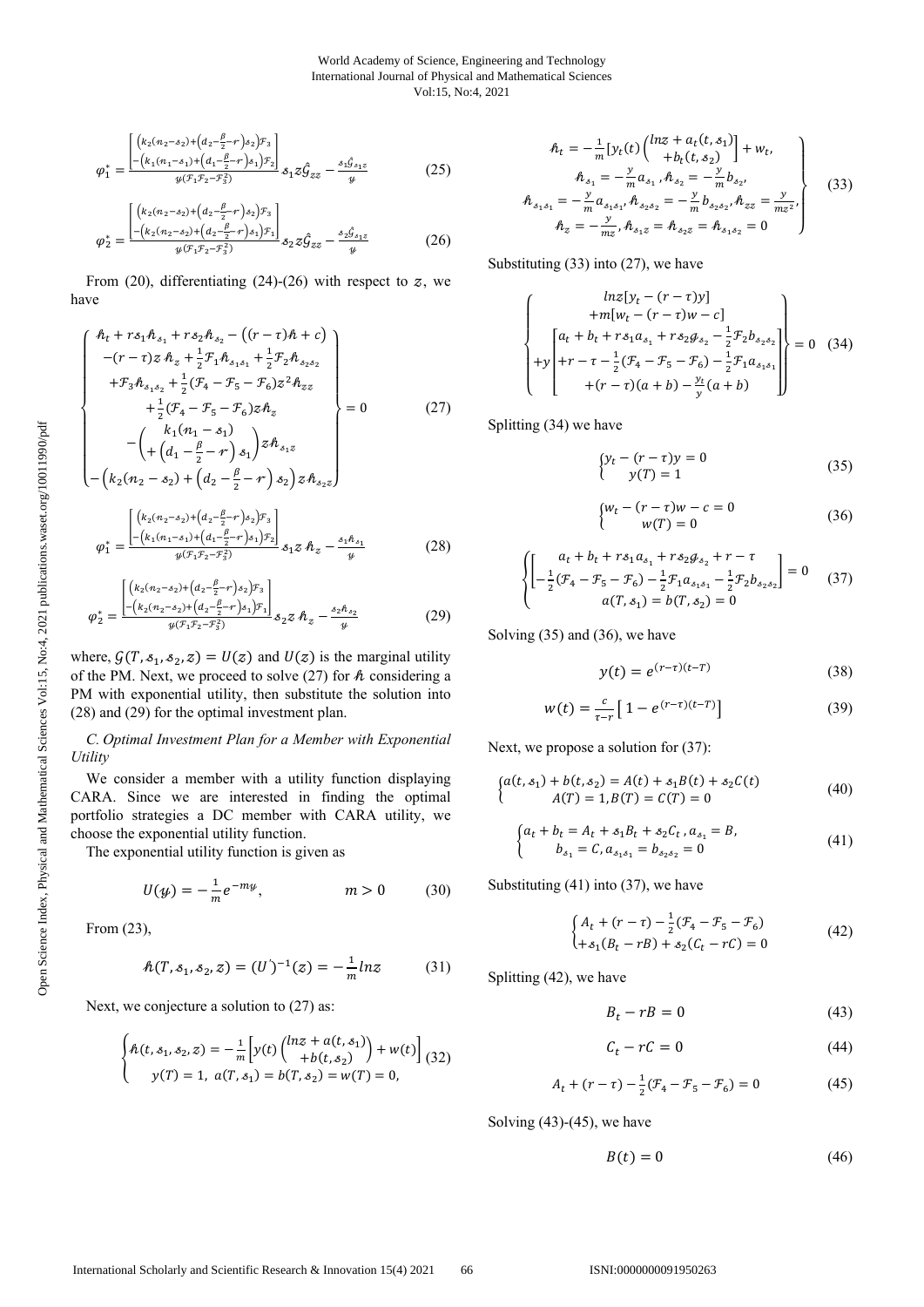$$
C(t) = 0 \tag{47} \tag{i) R}
$$

$$
A(t) = \left(\frac{r_4 - r_5 - r_6}{2} + \tau - r\right)(t - T) \tag{48}
$$

Therefore, the solution of (37) is given as

$$
a(t,s_1) + b(t,s_2) = \left(\frac{\mathcal{F}_4 - \mathcal{F}_5 - \mathcal{F}_6}{2} + \tau - r\right)(t - T) \tag{49}
$$

Substituting (38), (39) and (49) into (32), we have

$$
\begin{cases}\n&\hbar(t, s_1, s_2, z) \\
= -\frac{1}{m} \Big[ e^{(r-\tau)(t-T)} \Big( \ln z + \Big( \frac{r_4 - r_5 - r_6 + \tau - r}{2} \Big) (t - T) \Big) \Big] \\
&+ \frac{c}{\tau - r} \Big[ 1 - e^{(r-\tau)(t-T)} \Big]\n\end{cases} \tag{50}
$$

**Result 1.**The optimal portfolio strategies for a member with exponential utility function are given as

$$
\varphi_{1}^{*} = \frac{z_{1}e^{(r-\tau)(t-T)}(1+2k_{1}+r-\frac{\beta}{2}+d_{1})(T-t)\begin{bmatrix}k_{2}(n_{2}-s_{2})\\-(d_{2}-\frac{\beta}{2}+r)s_{2}\end{bmatrix}r_{3}}{m_{2}(\mathcal{F}_{1}\mathcal{F}_{2}-\mathcal{F}_{3}^{2})}\n\varphi_{1}^{*} = \frac{z_{2}e^{(r-\tau)(t-T)}(1+2k_{2}+r-\frac{\beta}{2}+d_{2})(T-t)\begin{bmatrix}k_{1}(n_{1}-s_{1})\\-(d_{1}-\frac{\beta}{2}+r)s_{1}\end{bmatrix}r_{3}}{m_{2}(\mathcal{F}_{1}\mathcal{F}_{2}-\mathcal{F}_{3}^{2})}\n\varphi_{2}^{*} = \frac{z_{3}e^{(r-\tau)(t-T)}(1+2k_{2}+r-\frac{\beta}{2}+d_{2})(T-t)\begin{bmatrix}k_{1}(n_{1}-s_{1})\\-(d_{1}-\frac{\beta}{2}-r)s_{1}\end{bmatrix}r_{1}}{m_{2}(\mathcal{F}_{1}\mathcal{F}_{2}-\mathcal{F}_{3}^{2})}\n\tag{52}
$$

Proof. From  $(50)$ , we have

$$
h_{s_1} = \frac{-e^{(r-\tau)(t-T)}}{\left| \begin{array}{l} 2\mathcal{F}_3(-r-k_1) \left( \begin{array}{l} k_2(n_2-s_2) \\ +\left( d_2 - \frac{\beta}{2} - r \right) s_2 \end{array} \right) \right|_{(t-T)}} - 2\mathcal{F}_2(-r-k_1) \left( \begin{array}{l} k_1(n_1-s_1) \\ +\left( d_1 - \frac{\beta}{2} - r \right) s_1 \end{array} \right)}{\left( \begin{array}{l} n_1(n_1-s_1) \\ +\left( d_1 - \frac{\beta}{2} - r \right) s_1 \end{array} \right)} \right|_{(t-T)}
$$
\n
$$
-e^{(r-\tau)(t-T)} \left| \begin{array}{l} 2\mathcal{F}_3(-r-k_2) \left( \begin{array}{l} k_1(n_1-s_1) \\ +\left( d_1 - \frac{\beta}{2} - r \right) s_1 \end{array} \right) - \begin{array}{l} n_1(n_1-s_1) \\ +\left( d_2 - \frac{\beta}{2} - r \right) s_2 \end{array} \right)}{\left( \begin{array}{l} n_1(n_1-s_1) \\ +\left( d_2 - \frac{\beta}{2} - r \right) s_2 \end{array} \right)} \right|_{(t-T)}
$$
\n
$$
h_{s_2} = \frac{e^{(r-\tau)(t-T)}}{m z}
$$
\n(53)

Substituting (53) into (28) and (29), result1 is proven.

#### IV.THEORETICAL ANALYSIS

In this section, we present some results to demonstrate the impact of some parameters on the optimal investment plan. **Result 2.** Suppose  $m > 0, \beta > 0, r > 0, \tau > 0, t \in [0, T]$ ,  $k_1 > 0, k_2 > 0, d_1 > 0, d_2 > 0, s_1 > 0, s_2 > 0, \psi > 0,$  $(\mathcal{F}_1 \mathcal{F}_2 - \mathcal{F}_3^2) > 0$  and  $T - t > 0$  then

(i) 
$$
\frac{\partial \varphi_1^*}{\partial y} < 0
$$
, (ii)  $\frac{\partial \varphi_1^*}{\partial m} < 0$ , (iii)  $\frac{\partial \varphi_1^*}{\partial d_1} > 0$ , (iv)  $\frac{\partial \varphi_1^*}{\partial \tau} < 0$ (v)  $\frac{\partial \varphi_1^*}{\partial \beta} < 0$ 

**Proof.** 

Recall that

$$
\varphi_1^* = \frac{A_1 e^{(\tau - r)(t - T)} (1 + 2k_1 + r - \frac{\beta}{2} + d_1)(T - t)} \begin{bmatrix} \binom{k_2(n_2 - s_2)}{-\left(d_2 - \frac{\beta}{2} + r\right)s_2} \end{bmatrix} \mathcal{F}_3}{m y \left(\mathcal{F}_1 \mathcal{F}_2 - \mathcal{F}_3^2\right)}
$$
\n
$$
\varphi_1^* = \frac{m y \left(\mathcal{F}_1 \mathcal{F}_2 - \mathcal{F}_3^2\right)}{\left(\frac{k_1(n_1 - s_1)}{-\left(d_1 - \frac{\beta}{2} + r\right)s_1}\right)\mathcal{F}_2}
$$
\n
$$
A_1 e^{(\tau - r)(t - T)} \left(1 + 2k_1 + r - \frac{\beta}{2} + d_1\right)(T - t) \begin{bmatrix} \binom{k_2(n_2 - s_2)}{-\left(d_2 - \frac{\beta}{2} + r\right)s_2} \end{bmatrix} \mathcal{F}_3}{\left(\frac{k_1(n_1 - s_1)}{-\left(d_1 - \frac{\beta}{2} + r\right)s_1}\right)\mathcal{F}_2}
$$
\n
$$
\frac{\partial \varphi_1^*}{\partial y} = -\frac{m y^2 (\mathcal{F}_1 \mathcal{F}_2 - \mathcal{F}_3^2)}
$$

Since  $e^{(\tau - r)(t - T)} \left(1 + 2k_1 + r - \frac{\beta}{2} + d_1\right) (T - t) > 0$  and  $\left[ \left( k_2(n_2-s_2) - \left( d_2 - \frac{\beta}{2} + r \right) s_2 \right) \mathcal{F}_3 - \left( k_1(n_1-s_1) - \right. \right]$  $\left(d_1 - \frac{\beta}{2} + r\right) s_1\right) \mathcal{F}_2$  > 0 and  $\left(\mathcal{F}_1 \mathcal{F}_2 - \mathcal{F}_3^2\right) > 0$ , then

$$
\frac{\delta_1 e^{(\tau-r)(t-T)}\Big(\frac{1+2k_1}{r-\frac{\beta}{2}+d_1}\Big)(T-t)}{\delta y} \Bigg| \frac{\Bigg(\begin{matrix} k_2(n_2-\delta_2) \\ -\Big(d_2-\frac{\beta}{2}+r\Big)\delta_2\Bigg)\mathcal{F}_3 \\ -\Big(d_1-\frac{\beta}{2}+r\Big)\delta_1\Bigg)\mathcal{F}_2 \\ -\Big(d_1-\frac{\beta}{2}+r\Big)\delta_1\Bigg)\mathcal{F}_2 \end{matrix}\Bigg|}{m y^2 \big(\mathcal{F}_1\mathcal{F}_2-\mathcal{F}_3^2\big)}<0
$$

Therefore  $\frac{\partial \varphi_1^*}{\partial y} < 0$ 

$$
(ii) \frac{\partial \varphi_1^*}{\partial m} = -\frac{\sum_{k=1}^{3} (r-r)(t-T) \left(1 + 2k_1 + r - \frac{\beta}{2} + d_1\right) (T-t)} \begin{bmatrix} \binom{k_2(n_2 - s_2)}{-\left(d_2 - \frac{\beta}{2} + r\right) s_2} \\ -\binom{k_1(n_1 - s_1)}{-\left(d_1 - \frac{\beta}{2} + r\right) s_1} \end{bmatrix}^T
$$
\n
$$
(iii) \frac{\partial \varphi_1^*}{\partial m} = -\frac{\sum_{k=1}^{3} (r-r)(t-T) \left(1 + 2k_1 + r - \frac{\beta}{2} + d_1\right) (T-t) > 0}{\sum_{k=1}^{3} (r-r)(t-T) \left(1 + 2k_1 + r - \frac{\beta}{2} + d_1\right) (T-t) > 0} \quad \text{and}
$$
\n
$$
\left[\binom{k_2(n_2 - s_2) - \left(d_2 - \frac{\beta}{2} + r\right) s_2}{-\left(k_1(n_1 - s_1) - \left(d_1 - \frac{\beta}{2} + r\right) s_1\right) r_2}\right] > 0 \quad \text{and from} \quad (\mathcal{F}_1 \mathcal{F}_2 - \mathcal{F}_3^2) > 0, \text{ then}
$$

$$
\frac{\partial \varphi_1^*}{\partial m} = -\frac{S_1 e^{(\tau - r)(t - T)} \left(1 + 2k_1 + r - \frac{\beta}{2} + d_1\right) (T - t)}{\varphi_1^*\left(\frac{k_1 (n_1 - s_1)}{2} + \frac{\beta}{2} + r\right) s_2\right)^{T_3}}}{\varphi_1^*\left(\frac{k_1 (n_1 - s_1)}{2} + \frac{\beta}{2} + r\right) s_1\right)^{T_2}} < 0
$$

Therefore  $\frac{\partial \varphi_1^*}{\partial m} < 0$ 

$$
\varphi_{1}^{*} = \frac{\varphi_{1}e^{(\tau-r)(t-T)}(1+2k_{1}+r-\frac{\beta}{2}+d_{1})(T-t)}\left[\frac{\left(\begin{array}{c}k_{2}(n_{2}-s_{2})\\-\left(d_{2}-\frac{\beta}{2}+r\right)s_{2}\right)^{T_{3}}\\-\left(d_{1}-\frac{\beta}{2}+r\right)s_{1}\right)^{T_{2}}\end{array}\right]}{m_{2}(\tau_{1}\tau_{2}-\tau_{3}^{2})}
$$
\n
$$
\text{(iii)} \frac{\partial\varphi_{1}^{*}}{\partial d_{1}} = \frac{\left(\begin{array}{c} s_{1}(n_{1}-s_{1})\\s_{1}e^{(\tau-r)(t-T)}(T-t)\\+\left[\begin{array}{c} \left(l+2k_{1}+r-\frac{\beta}{2}+d_{1}\right)s_{1}\mathcal{T}_{2}\\-\left(k_{2}(n_{2}-s_{2})-\left(d_{2}-\frac{\beta}{2}+r\right)s_{2}\right)\mathcal{T}_{3}\\-\left(k_{1}(n_{1}-s_{1})-\left(d_{1}-\frac{\beta}{2}+r\right)s_{1}\right)\mathcal{T}_{2}\end{array}\right]\right)}{m_{2}(\tau_{1}\tau_{2}-\tau_{3}^{2})}
$$
\n
$$
\text{Since } \left(1+2k_{1}+r-\frac{\beta}{2}+d_{1}\right) > 0
$$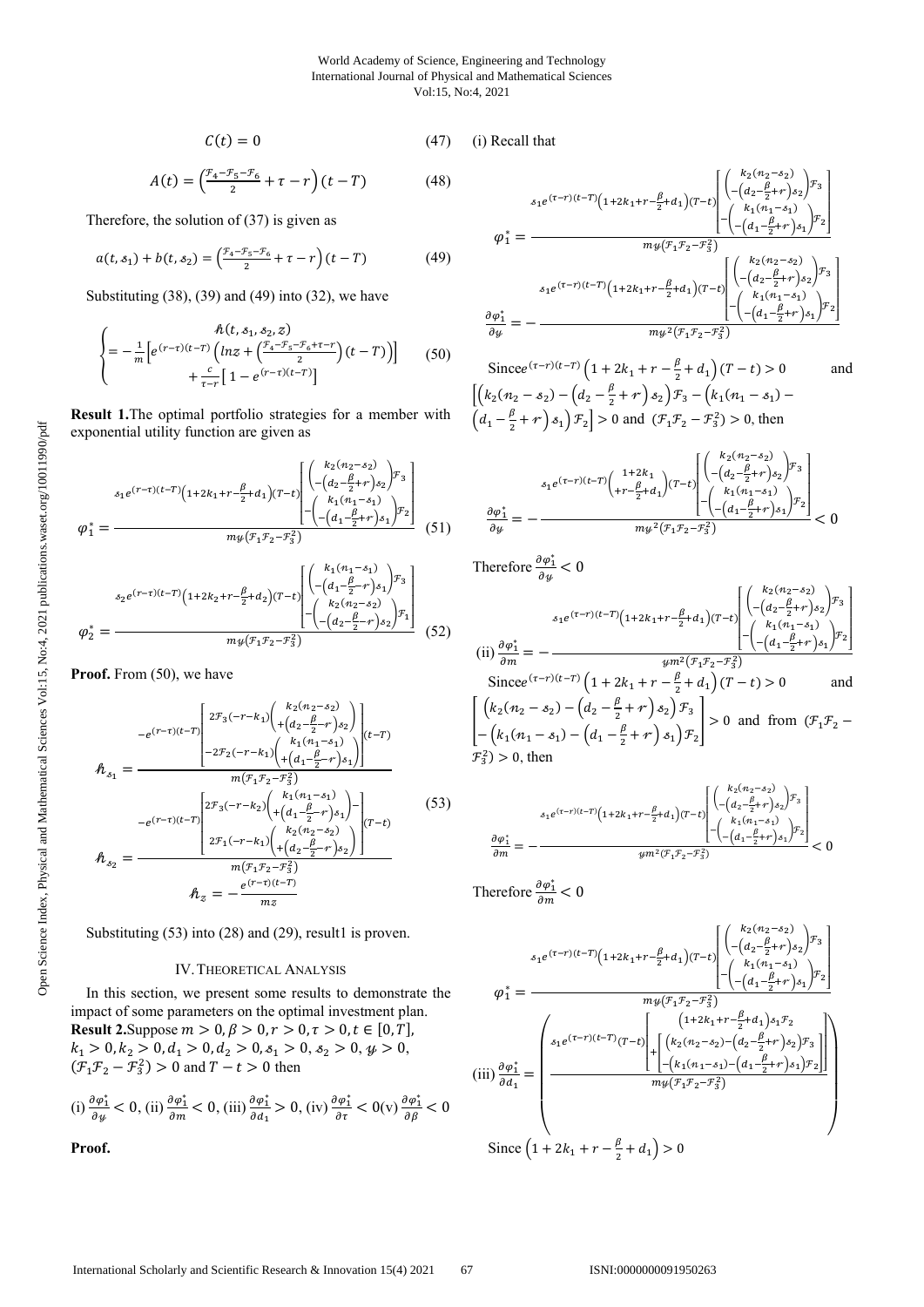$$
\begin{aligned}\n&\left[\left(k_{2}(n_{2}-s_{2})-\left(d_{2}-\frac{\beta}{2}+r\right)s_{2}\right)\mathcal{F}_{3}\right] > 0 \text{ and} \\
&\left[-\left(k_{1}(n_{1}-s_{1})-\left(d_{1}-\frac{\beta}{2}+r\right)s_{1}\right)\mathcal{F}_{2}\right] > 0 \text{ and} \\
&(\mathcal{F}_{1}\mathcal{F}_{2}-\mathcal{F}_{3}^{2}) > 0; \text{ therefore } \frac{\partial\varphi_{1}^{*}}{\partial a_{1}} > 0. \\
&\qquad (t-T)s_{1}e^{(\tau-r)(t-T)}\left(1+2k_{1}+r-\frac{\beta}{2}+d_{1}\right)(T-t)\left[\left(\frac{k_{2}(n_{2}-s_{2})}{-(d_{2}-\frac{\beta}{2}+r\right)s_{2}\right)\mathcal{F}_{3}\right] \\
&\qquad\qquad \left.\left(\text{iv}\right)\frac{\partial\varphi_{1}^{*}}{\partial\tau} = \frac{\varphi_{1}^{*}\left(\mathcal{F}_{1}^{*}+\mathcal{F}_{2}^{*}+d_{1}\right)\left(\mathcal{F}_{1}^{*}+\mathcal{F}_{2}^{*}+\mathcal{F}_{3}\right)}{\varphi_{1}^{*}(\mathcal{F}_{1}\mathcal{F}_{2}-\mathcal{F}_{3}^{2})} \\
&\qquad\qquad \left.\left(\text{iv}\right)\frac{\partial\varphi_{1}^{*}}{\partial\tau} = -\frac{\varphi_{1}^{*}\left(\mathcal{F}_{2}^{*}\left(n_{2}-s_{2}\right)\right)\left(\mathcal{F}_{1}^{*}+\left(\frac{\beta}{2}+r\right)s_{2}\right)\mathcal{F}_{3}}{\left(\mathcal{F}_{1}^{*}\left(n_{2}-s_{2}\right)\right)}\right)} \\
&= -\frac{\varphi_{1}^{*}\left(\mathcal{F}_{1}\mathcal{F}_{2}-\mathcal{F}_{3}^{2}\right)}{\varphi_{1}^{*}\left(\mathcal{F}_{1}\mathcal{F}_{2}-\mathcal{F}_{3}^{2}\right)} \\
&\text{Since } e^{(\tau-r)(t-T)}\left(1+2k_{1}+r-\frac{\beta}{2}+d_{1}\right)(T-t) > 0\n\end{aligned}
$$

$$
\begin{bmatrix}\n\left(k_2(n_2 - s_2) - \left(d_2 - \frac{\beta}{2} + r\right)s_2\right) \mathcal{F}_3 \\
\left(k_1(n_1 - s_1) - \left(d_1 - \frac{\beta}{2} + r\right)s_1\right) \mathcal{F}_2\n\end{bmatrix} > 0 \text{ and from } (\mathcal{F}_1 \mathcal{F}_2 - \mathcal{F}_3^2) > 0, \text{ then}
$$

$$
\frac{\partial \varphi_1^*}{\partial \tau} = -\frac{(T-t)s_1 e^{(\tau-\tau)(t-T)} \left(1+2k_1+r-\frac{\beta}{2}+d_1\right) (T-t)}{\frac{\partial \varphi_1^*}{\partial \tau} = -\frac{\partial \varphi_1^*}{\partial \tau} = -\frac{\partial \varphi_1^*}{\partial \tau} \left[\frac{k_1(n_1-s_1)}{-(d_1-\frac{\beta}{2}+r)}s_1\right) \mathcal{F}_2}{\mathcal{H}^m(\mathcal{F}_1\mathcal{F}_2-\mathcal{F}_3^2)} < 0
$$

Therefore 
$$
\frac{\partial \varphi_1^*}{\partial \tau} < 0
$$
  
\n
$$
(v) \frac{\partial \varphi_1^*}{\partial \beta} = \begin{pmatrix} s_1 e^{(\tau - r)(t - T)} \left( 1 + 2k_1 + r - \frac{\beta}{2} + d_1 \right) (T - t) \left[ \frac{r_3 - r_2}{2} \right] \\ -(T - t) s_1 e^{(\tau - r)(t - T)} \left[ \left( k_2 (n_2 - s_2) - \left( d_2 - \frac{\beta}{2} + r \right) s_1 \right) r_2 \right] \\ -(k_1 (n_1 - s_1) - \left( d_1 - \frac{\beta}{2} + r \right) s_1 \right) r_2 \end{pmatrix}
$$
\n
$$
\frac{\partial \varphi_1^*}{\partial \beta} = \begin{pmatrix} -s_1 e^{(\tau - r)(t - T)} \left( 1 + 2k_1 + r - \frac{\beta}{2} + d_1 \right) (T - t) \left[ \frac{r_2 - r_3}{2} \right] \\ -(T - t) s_1 e^{(\tau - r)(t - T)} \left( 1 + 2k_1 + r - \frac{\beta}{2} + d_1 \right) (T - t) \left[ \frac{r_2 - r_3}{2} \right] \\ -(k_1 (n_1 - s_1) - \left( d_1 - \frac{\beta}{2} + r \right) s_1 \right) r_2 \end{pmatrix}
$$
\n
$$
\frac{\partial \varphi_1^*}{\partial \beta} = - \begin{pmatrix} s_1 e^{(\tau - r)(t - T)} \left( 1 + 2k_1 + r - \frac{\beta}{2} + d_1 \right) (T - t) \left[ \frac{r_2 - r_3}{2} \right] \\ (T - t) s_1 e^{(\tau - r)(t - T)} \left[ \left( k_2 (n_2 - s_2) - \left( d_2 - \frac{\beta}{2} + r \right) s_1 \right) r_2 \right] \\ -(k_1 (n_1 - s_1) - \left( d_1 - \frac{\beta}{2} + r \right) s_1 \right) r_2 \end{pmatrix}
$$
\n
$$
\frac{\partial \varphi_1^*}{\partial \beta} = - \begin{pmatrix} s_1 e^{(\tau - r)(t - T)} \left[ \left( k_2 (n_1 - s_1) - \left( d_1 - \frac{\beta}{2} +
$$

Since  $e^{(\tau - r)(t-T)} \left(1 + 2k_1 + r - \frac{\beta}{2} + d_1\right) (T - t) > 0, \qquad \mathcal{F}_2$  $\mathcal{F}_3 > 0$  and  $\left[ \left( k_2(n_2 - s_2) - \left( d_2 - \frac{\beta}{2} + r \right) s_2 \right) \mathcal{F}_3 - \left( k_1(n_1 - \frac{\beta}{2} + r) s_2 \right) \mathcal{F}_4 \right]$  $s_1 - (d_1 - \frac{\beta}{2} + r) s_1 \mathcal{F}_2 > 0$  and from the lemma  $(\mathcal{F}_1 \mathcal{F}_2$  $\mathcal{F}_3^2$ ) > 0; therefore  $\frac{\partial \varphi_1^*}{\partial \beta}$  < 0.

**Result** 3.Suppose  $m > 0, \beta > 0, r > 0, \tau > 0, t \in [0, T], k_1 >$  $0, k_2 > 0, d_1 > 0, d_2 > 0, s_1 > 0, s_2 > 0, \psi > 0, (\mathcal{F}_1 \mathcal{F}_2 - \mathcal{F}_3^2) > 0$ and  $T - t > 0$  then

(i) 
$$
\frac{\partial \varphi_2^*}{\partial y} < 0
$$
, (ii)  $\frac{\partial \varphi_2^*}{\partial m} < 0$ , (iii)  $\frac{\partial \varphi_2^*}{\partial d_2} > 0$ , (iv)  $\frac{\partial \varphi_2^*}{\partial \tau} < 0$ , (v)  $\frac{\partial \varphi_2^*}{\partial \beta} < 0$ 

# **Proof.**

(i) Recall that

$$
\varphi_{2}^{*} = \frac{\sum_{s_{2}e^{(\tau-\tau)(t-T)}} \left(1+2k_{2}+r-\frac{\beta}{2}+d_{2}\right)(T-t)} \left[\frac{\left(\begin{matrix}k_{1}(n_{1}-s_{1})\\-\left(d_{1}-\frac{\beta}{2}-r\right)s_{1}\end{matrix}\right)\mathcal{F}_{3}}{\left(k_{2}(n_{2}-s_{2})\right)}\right] \cdot \left(\begin{matrix}k_{2}(n_{2}-s_{2})\\-\left(d_{2}-\frac{\beta}{2}-r\right)s_{2}\end{matrix}\right)^{T_{3}}}{m\psi\left(\mathcal{F}_{1}\mathcal{F}_{2}-\mathcal{F}_{3}^{2}\right)}\right]}{\frac{m\psi\left(\mathcal{F}_{1}\mathcal{F}_{2}-\mathcal{F}_{3}^{2}\right)}\left[\begin{matrix}\left(\begin{matrix}k_{1}(n_{1}-s_{1})\\-\left(d-\frac{\beta}{2}-r\right)s_{1}\end{matrix}\right)\mathcal{F}_{3}\right]}{\left(\begin{matrix}k_{1}(n_{1}-s_{1})\\-\left(d-\frac{\beta}{2}-r\right)s_{2}\end{matrix}\right)^{T_{3}}\right]} - \left(\begin{matrix}k_{2}(n_{2}-s_{2})\\-\left(d-\frac{\beta}{2}-r\right)s_{2}\end{matrix}\right)^{T_{1}}\right]}
$$
\n
$$
\frac{\partial\varphi_{2}^{*}}{\partial\psi} = -\frac{m\psi^{2}(\mathcal{F}_{1}\mathcal{F}_{2}-\mathcal{F}_{3}^{2})}{m\psi^{2}(\mathcal{F}_{1}\mathcal{F}_{2}-\mathcal{F}_{3}^{2})}
$$

Since  $e^{(\tau - r)(t - T)} \left( 1 + 2k_2 + r - \frac{\beta}{2} + d_2 \right) (T - t) > 0$  and  $\left[ \begin{array}{c} \left( k_1(n_1-s_1) - \left( d_1 - \frac{\beta}{2} - r \right) s_1 \right) \mathcal{F}_3 \end{array} \right]$  $-\left(k_2(n_2-s_2)-\left(d_2-\frac{\beta}{2}-r\right)s_2\right)\mathcal{F}_1$  $|>0$  and from the lemma  $(\mathcal{F}_1 \mathcal{F}_2 - \mathcal{F}_3^2) > 0$ , then

$$
\frac{s_2 e^{(\tau-r)(t-T)} \left( \begin{matrix} 1+2k_2+r \\ -\frac{\beta}{2}+d_2 \end{matrix} \right) (T-t)}{ \frac{\beta}{2} \left( - \left(d_1 - \frac{\beta}{2}-r \right) s_1 \right) \mathcal{F}_3}{\left( - \left(d_2 - \frac{\beta}{2}-r \right) s_2 \right) \mathcal{F}_1} \right) } < 0
$$

Therefore  $\frac{\partial \varphi_2^*}{\partial y} < 0$ (ii)  $\frac{\partial \varphi_2^*}{\partial m} =$  $s_2 e^{(\tau - r)(t-T)} \left(1 + 2k_2 + r - \frac{\beta}{2} + d_2\right) (T - t)$  $\begin{bmatrix} k_1(n_1-s_1) \\ -\left(d_1-\frac{\beta}{2}-r\right) \\ k_2(n_2-s_2) \\ -\left(-\left(d_2-\frac{\beta}{2}-r\right)\right) \end{bmatrix}$  $-\left(d_1-\frac{\beta}{2}-r\right)s_1\right)^{1/2}$  $\begin{pmatrix} k_2(n_2-s_2) \\ \beta \end{pmatrix}$  $-\left(d_2-\frac{\beta}{2}-r\right)s_2\right)$ <sup>F</sup>1 ⎦  $\cdot$ ⎥  $\overline{\phantom{a}}$ ⎥ ⎤  $ym^2(F_1F_2-F_3^2)$ Since  $e^{(\tau - r)(t - T)} \left( 1 + 2k_2 + r - \frac{\beta}{2} + d_2 \right) (T - t) > 0$  and  $\left[ \begin{array}{c} \left( k_1(n_1-s_1) - \left( d_1 - \frac{\beta}{2} - r \right) s_1 \right) \mathcal{F}_3 \end{array} \right]$  $-\left(k_2(n_2-s_2)-\left(d_2-\frac{\beta}{2}-r\right)s_2\right)\mathcal{F}_1$  $|>0$  and from the lemma  $(\mathcal{F}_1 \mathcal{F}_2 - \mathcal{F}_3^2) > 0$ , then

$$
\frac{s_2 e^{(\tau-r)(t-T)} \left( \begin{matrix} 1+2k_2+r \\ -(d_1-\frac{\beta}{2}-r) s_1 \end{matrix} \right)^{T_3}}{ \frac{\partial \varphi_2^*}{\partial m}} = -\frac{\frac{s_2 e^{(\tau-r)(t-T)} \left( \begin{matrix} 1+2k_2+r \\ -(d_1-\frac{\beta}{2}-r) s_1 \end{matrix} \right)^{T_3}}{ \psi m^2 (r_1 r_2-r_3^2)} \right)}{ \psi m^2 (r_1 r_2-r_3^2)} < 0
$$

Therefore 
$$
\frac{\partial \varphi_2^*}{\partial m} < 0
$$
  
\n
$$
\left\{ \begin{array}{l} \sum_{s_2 e^{(\tau - r)(t - T)} (T - t)} \left[ \binom{(1 + 2k_2 + r - \frac{\beta}{2} + d_2) s_2 \mathcal{F}_1}{\left[ \binom{k_1 (n_1 - s_1) - (d_1 - \frac{\beta}{2} - r) s_1 \right) \mathcal{F}_3}{\partial d_2} \right]} \right\}
$$
\n(iii)  $\frac{\partial \varphi_2^*}{\partial d_2} = \left\{ \begin{array}{l} \sum_{s_2 e^{(\tau - r)(t - T)} (T - t)} \left[ \binom{(k_1 (n_1 - s_1) - (d_1 - \frac{\beta}{2} - r) s_1) \mathcal{F}_3}{\sqrt{(\binom{k_1}{2} - \binom{r}{2} - \binom{r}{2} - r^2)}} \right] \end{array} \right\}$ \nSince  $(1 + 2k_2 + r - \frac{\beta}{2} + d_2) > 0$ ,  
\n
$$
\left[ \binom{k_1 (n_1 - s_1) - (d_1 - \frac{\beta}{2} - r) s_1 \mathcal{F}_3}{\sqrt{(\binom{k_1}{2} - \binom{r}{2} - \binom{r}{2} - r^2)}} \right] > 0 \text{ and } (\mathcal{F}_1 \mathcal{F}_2 - \mathcal{F}_3^2) > 0
$$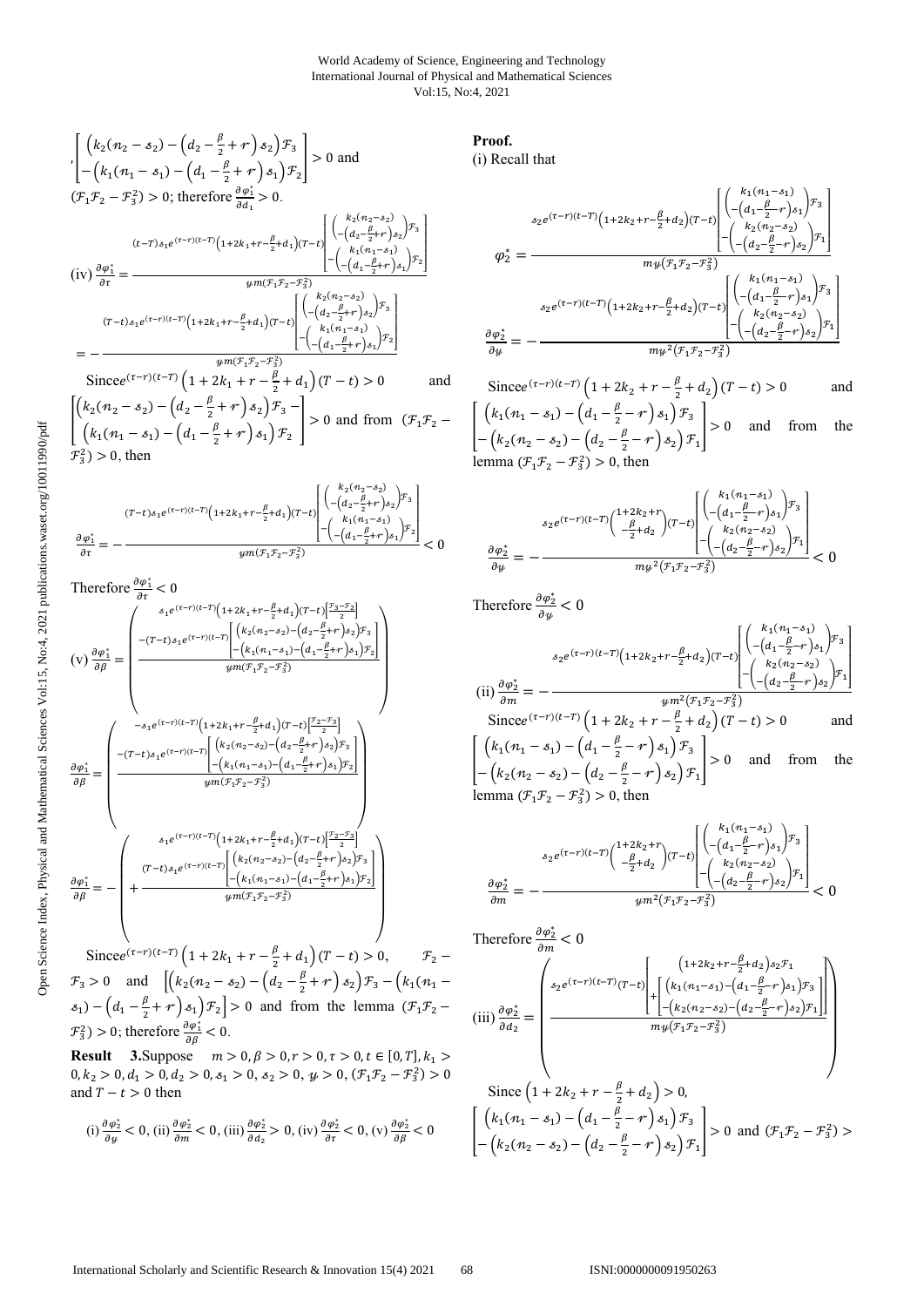0; therefore 
$$
\frac{\partial \varphi_2^*}{\partial d_2} > 0
$$
  
\n
$$
(t-T)s_2 e^{(\tau-r)(t-T)} \left(1+2k_2 + r - \frac{\beta}{2} + d_2\right) (T-t) \begin{bmatrix} k_1(n_1 - s_1) \\ -(d_1 - \frac{\beta}{2} - r) s_1 \end{bmatrix} x_3
$$
\n
$$
(iv)  $\frac{\partial \varphi_2^*}{\partial \tau} = \frac{\varphi_2(\tau-r)(t-T)}{\varphi_2(\tau-r)} \left(1+2k_2 + r - \frac{\beta}{2} + d_2\right) (T-t) \begin{bmatrix} k_2(n_2 - s_2) \\ -(d_2 - \frac{\beta}{2} - r) s_2 \end{bmatrix} x_1$ \n
$$
(T-t)s_2 e^{(\tau-r)(t-T)} \left(1+2k_2 + r - \frac{\beta}{2} + d_2\right) (T-t) \begin{bmatrix} k_1(n_1 - s_1) \\ -(d_1 - \frac{\beta}{2} - r) s_1 \end{bmatrix} x_3
$$
\n
$$
= -\frac{\varphi_2(m_1 - s_2)}{\varphi_2(m_1 - s_2)} \left[ \frac{\left(k_1(n_1 - s_1) - k_1 \right) \left(1 + 2k_2 + r - \frac{\beta}{2} + d_2\right) (T-t) - 0}{\varphi_2(m_1 - s_2)} \right] x_1
$$
\n
$$
= -\frac{\varphi_2(m_1 - s_1)}{\varphi_2(m_1 - s_1)} \left[ \frac{\left(k_1(n_1 - s_1) - k_1 \right) \left(1 + 2k_2 + r - \frac{\beta}{2} + d_2\right) (T-t) - 0}{\varphi_2(m_1 - s_1)} \right]
$$
\n
$$
= -\frac{\varphi_2(m_1 - s_1)}{\varphi_2(m_1 - s_1)} \left[ \frac{\left(k_1(n_1 - s_1) - k_1 \right) \left(1 + 2k_2 + r - \frac{\beta}{2} + d_2\right) (T-t) - 0}{\varphi_2(m_1 - s_1)} \right]
$$
\n
$$
= -\frac{\varphi_2(m_1 - s_1)}{\varphi_2(m_1 - s_1)} \left[ \frac{\left(1 + 2k_1 + 2k_
$$
$$

 $\left[ \left( k_1(n_1-s_1) - \left( d_1 - \frac{\beta}{2} - r \right) s_1 \right) \mathcal{F}_3 \right]$  $-\left(k_2(n_2-s_2)-\left(d_2-\frac{\beta}{2}-r\right)s_2\right)\mathcal{F}_1$  $\vert > 0$  and from the lemma  $(\mathcal{F}_1 \mathcal{F}_2 - \mathcal{F}_3^2) > 0$ , then

$$
\frac{\partial \varphi_1^*}{\partial \tau} = - \left( \frac{(T-t)s_2 e^{(\tau-\tau)(t-T)} \left( \frac{1+2k_2 + r}{-\frac{\beta}{2}+d_2} \right) (T-t) \left[ \frac{\left( \binom{k_1(n_1-s_1)}{-\left(d_1-\frac{\beta}{2}-r\right)s_1} \right) \mathcal{F}_3}{\left( \binom{k_2(n_2-s_2)}{-\left(d_2-\frac{\beta}{2}-r\right)s_2} \right) \mathcal{F}_1} \right]}{\psi m(\mathcal{F}_1 \mathcal{F}_2 - \mathcal{F}_3^2} \right) < 0
$$

Therefore 
$$
\frac{\partial \varphi_1^*}{\partial \tau} < 0
$$
  
\n
$$
(v) \frac{\partial \varphi_2^*}{\partial \beta} = \begin{pmatrix}\ns_2 e^{(\tau - r)(t - T)} (1 + 2k_2 + r - \frac{\beta}{2} + d_2)(T - t) \frac{r_3 - r_1}{2}\n\end{pmatrix}
$$
\n
$$
(v) \frac{\partial \varphi_2^*}{\partial \beta} = \begin{pmatrix}\n-(T - t)s_2 e^{(\tau - r)(t - T)} \left[ (k_1(n_1 - s_1) - (d_1 - \frac{\beta}{2} - r)s_1) r_3 \right] \\
-(k_2(n_2 - s_2) - (d_2 - \frac{\beta}{2} - r)s_2 \right] r_1 \\
\downarrow \\
\downarrow \\
\downarrow \\
\downarrow \\
\frac{\partial \varphi_2^*}{\partial \beta} = \begin{pmatrix}\n- s_2 e^{(\tau - r)(t - T)} \left( 1 + 2k_2 + r - \frac{\beta}{2} + d_2 \right) (T - t) \left[ \frac{r_1 - r_3}{2} \right] \\
-(T - t)s_1 e^{(\tau - r)(t - T)} \left[ (k_1(n_1 - s_1) - (d_1 - \frac{\beta}{2} - r)s_1) r_3 \right] \\
-(k_2(n_2 - s_2) - (d_2 - \frac{\beta}{2} - r)s_2 \right) r_1 \end{pmatrix}
$$
\n
$$
\frac{\partial \varphi_2^*}{\partial \beta} = - \begin{pmatrix}\ns_1 e^{(\tau - r)(t - T)} \left( 1 + 2k_1 + r - \frac{\beta}{2} + d_1 \right) (T - t) \left[ \frac{r_2 - r_3}{2} \right] \\
-(k_1(n_1 - s_1) - (d_1 - \frac{\beta}{2} - r)s_1) r_3 \\
-(k_2(n_2 - s_2) - (d_2 - \frac{\beta}{2} - r)s_2) r_1 \end{pmatrix}
$$
\n
$$
\frac{\partial \varphi_2^*}{\partial \beta} = - \begin{pmatrix}\ns_1 e^{(\tau - r)(t - T)} \left[ (k_1(n_1 - s_1) - (d_1 - \frac{\beta}{2} - r)s_1) r_3 \right] \\
-(k_2(n_2 - s_2) - (d_2 - \frac{\beta}{2} - r)s_2) r_1 \right] \\
$$

Since  $(e^{(\tau - r)(t-T)} \left(1 + 2k_1 + r - \frac{\beta}{2} + d_1\right)(T - t) > 0, \qquad \mathcal{F}_1$  $F_3 > 0$  and  $[(k_1(n_1 - s_1) - (d_1 - \frac{\beta}{2} - r) s_1) \mathcal{F}_3 - (k_2(n_2$  $s_2$ ) –  $(a_2 - \frac{\beta}{2} - r) s_2$ )  $\mathcal{F}_1$ ] > 0 and from the lemma ( $\mathcal{F}_1 \mathcal{F}_2$  –  $\mathcal{F}_3^2$ ) > 0; therefore  $\frac{\partial \varphi_2^*}{\partial \beta}$  < 0.

## V. DISCUSSION

In this section, the influences of some parameters on the optimal investment strategies are investigated. In Results 2 and 3, we observed that the optimal investment strategies for the two risky assets decrease as the initial fund size  $y$  of the PM increases; this is because the PM with less fund at the early stage of the investment may wish to increase his or her accumulated funds before retirement by investing more in the risky assets which have the tendency of yielding high dividend in shorter time compared to the interest made from investment in the risk-free asset within such time frame. On the contrary, a PM with large fund at the beginning of the investment may not be too desperate but may decide to invest more in the riskfree asset and balance it with some fraction of the risky assets to avoid risk that is generated by the O-U process as a result of the changes in the stock market price at different time intervals. Also, we observed that optimal investment strategies of the two risky assets decrease with an increase in the risk aversion coefficient  $m$  of the PM; the implication here is that a PM with high risk aversion coefficient is scared of taking risk, hence will prefer to invest less in risky assets and possibly more in the risk-free asset and vice versa. We also observed that the fraction invested in the risky assets increases with an increase in dividend; this is reliably so since more dividend makes such investment attractive and lucrative. Most interestingly, the optimal investment strategies are decreasing functions of taxes imposed on the investment in the risky assets; this is because high tax rate discourages investment hence the PM may be discouraged in investing in any asset attracting high rate of taxation and may switch to less or nontaxable assets.

Finally, we observed that the transaction cost also decreases the fraction of the PM fund invested in the risky assets. This so because most pension administrators charge for portfolio management and since investment in stock is highly volatile, the transaction cost may be high and, in some cases, discouraging for the PM member to accept hence push the PM to invest more in the risk-free asset.

## VI.CONCLUSION

In conclusion, the paper investigated the strategic portfolio management for a PM in a DC pension plan with couple risky assets (stocks), transaction cost and taxes on the invested fund under the O-U process. A portfolio consisting of a risk-free asset and two risky assets was considered where the two risky assets were modelled by the O-U process. We used the Legendre transform and dual theory technique to transform the HJB equation into a linear PDE which is then solved using change of variable technique under exponential utility function for the optimal investment strategies. In addition, we used a theoretical analysis to examine the effects of some sensitive parameters on the optimal investment strategies where we observed that as the dividend from the risky assets increase, the optimal investment strategies increase and vice versa. Also, as the tax on the invested funds, risk averse coefficient, initial fund size and the transaction cost increasing functions of the optimal investment strategies.